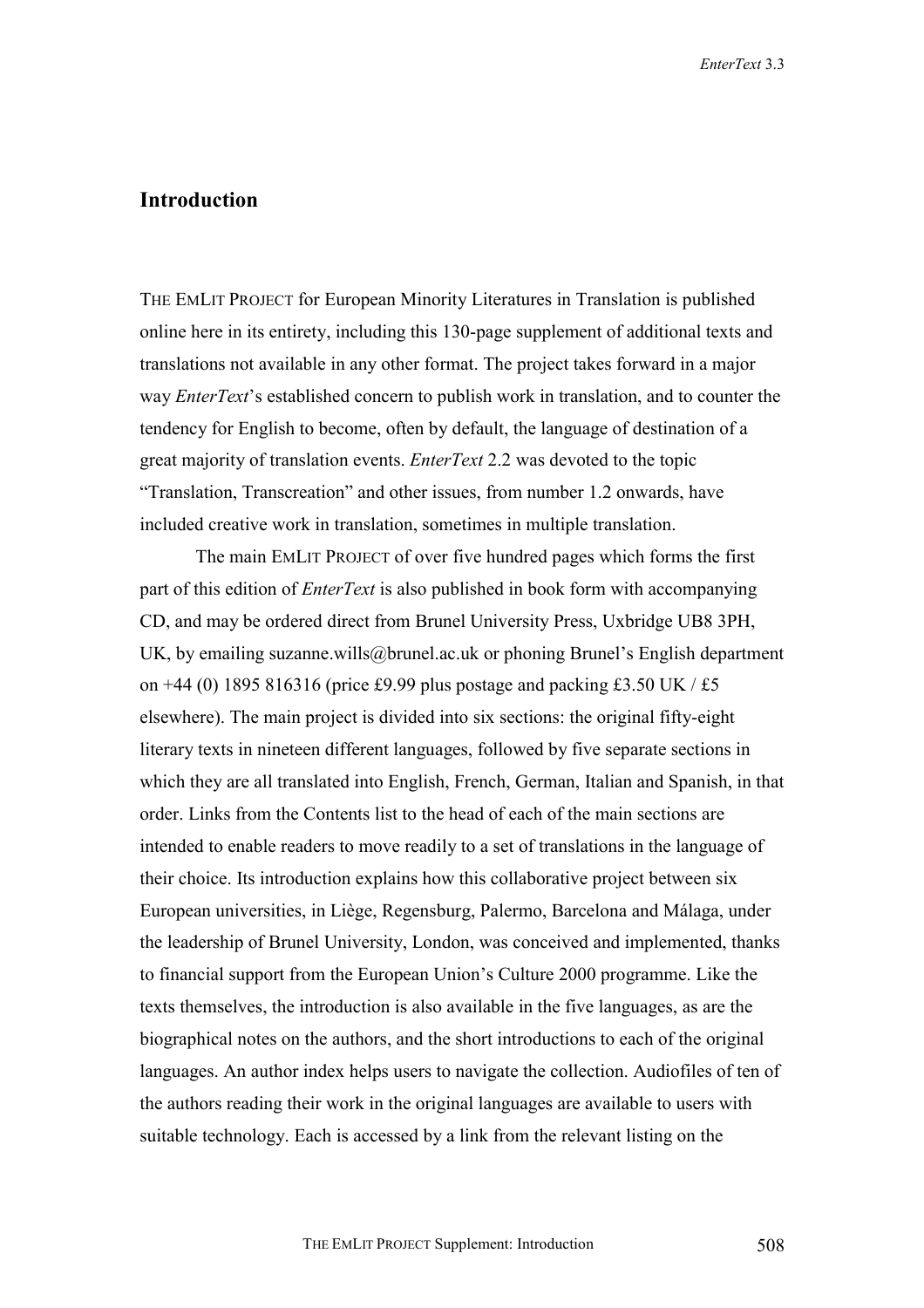*EnterText* 3.3

Contents pages. Users are reminded that since some of these files are large, they may take a few minutes to download.

In addition to the main project, readers will find here a Supplement of additional work, only available online. This has its own Contents list, paginated to follow the main project. The material is arranged on a different principle from the main part of the project in that all the translations of a particular work are grouped below the original in one file. Links from the Contents pages open all the texts and translations related to a particular minority language. For reasons of scale some texts originally intended for inclusion had to be omitted from the main project—even so, the book is over five hundred pages long. However, we are pleased to publish the other works here in the Supplement with some translations. As well as including some further texts by some of the writers represented in the main project, one of them with a new recording, the Supplement also introduces a new writer and a new language.

The Ethiopian language Amharic brings the total of minority languages included in the project overall to twenty. The Amharic short story by Moulou Mek, who lives in Belgium, is translated into French and English. It tells a humorous moral fable which owes a good deal to the African oral tradition of story-telling, but its focus on the contrasts between urban and rural lifestyles, an urgent topic in a continent undergoing accelerating urban drift, will strike home to readers all over the world. This is followed by a range of texts from each of the participating countries (originals in Sorbian, Greek, Sicilian, Arabic, Gun, Catalan and Welsh, with translations), including a new voice, an audiofile of one of the writers in Arabic working in Spain, Mahmud Sobh. In addition, the notes and literal translation of his work into English which the Welsh poet Twm Morys provided to assist translators working on his poems are made available here. It is particularly illuminating for readers to be able to glimpse in this way the level of structural and conceptual difference which exists between two neighbouring yet very separate languages, Welsh and English, and to speculate about the differences between other languages in the project.

 Certain practical dilemmas as to presentation arise in such a polyglossic project. It should perhaps be mentioned that rather than imposing a common practice throughout, styles of punctuation differ from section to section, in keeping with the conventions for each language. Also a few errors in the book have been corrected in the online version. Since the main project is republished here in the format chosen for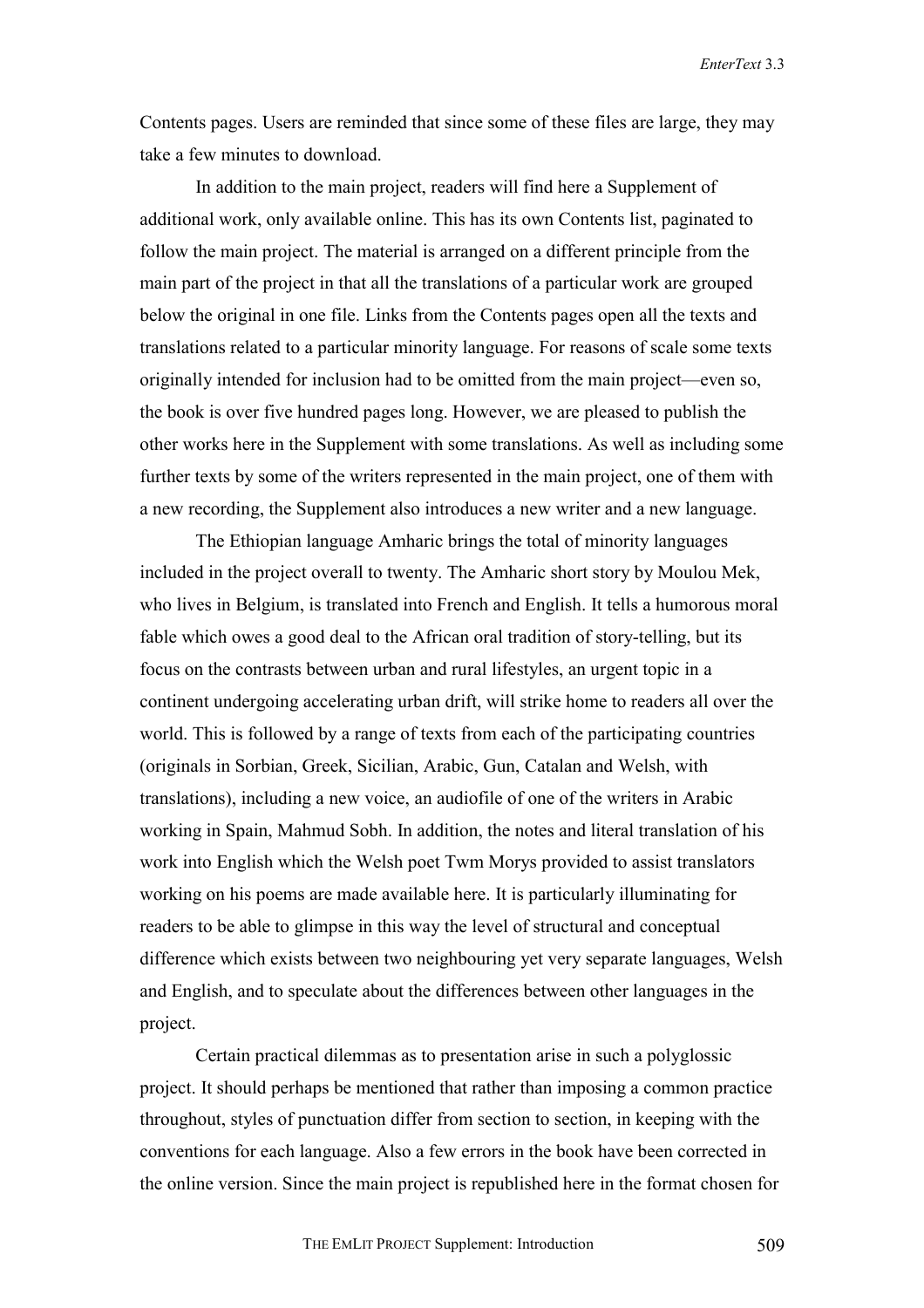the book, it seemed more appropriate to make the Supplement conform to its layout style rather than to adhere to the normal *EnterText* style familiar from our other issues. However, the Supplement's headers and footers are in line with the journal's norms, in part to distinguish it from the main project but also principally because the Supplement is exclusive to the journal.

Publication of this Supplement completes the project, which has been prepared from scratch in the very short time of a year, as required by the terms of the EU support funding, without which it would not have happened. There is a lot of talk within Europe about the community's less widespread languages, *les langues moins répandues*, but this is a welcome instance of direct action backing up the rhetoric. It matters for a number of reasons.

It makes visible a key dimension of the literature of Europe which tends to be obscured and fragmented. The project brings some fine writings in little-known and often disregarded languages into the spotlight, enabling a new focus on what writers who have certain things in common, for all their differences, are saying about their worlds. These can lead readers to fresh insights as to what Europe today means. The internal internationalism of our communities is often obscured by the rhetoric of national identity. This project is a vivid reminder of the cultural diversity which is typical of EU states today, and some of its works are poignant markers of the degree of marginalisation, alienation and displacement which majority communities tend to deliver to their minorities, whether wilfully or by default. It is also a celebration of the human spirit, as it shows a creative response to contemporary experience in all its wit, pain, and obstinate positivity.

In addition it enables writers producing literature in some hard-pressed situations where there is commonly very little prospect of widespread recognition or a commercial return, either because of the smallness of the immediate community of fellow speakers or because of the indifference of the surrounding national community, to feel that their work is valued in a broad context, one that includes not only the political macro-community of the EU but also the community of readers online which is potentially global. While clearly not all of the minority languages in the project are in a beleaguered position, many are, and even those which have a highly developed cultural community with a secure future either within Europe (Catalan, for instance) or beyond (Hindi and Arabic are just two examples) commonly have bilingual writers negotiating choices about which language in which to write. They are under obvious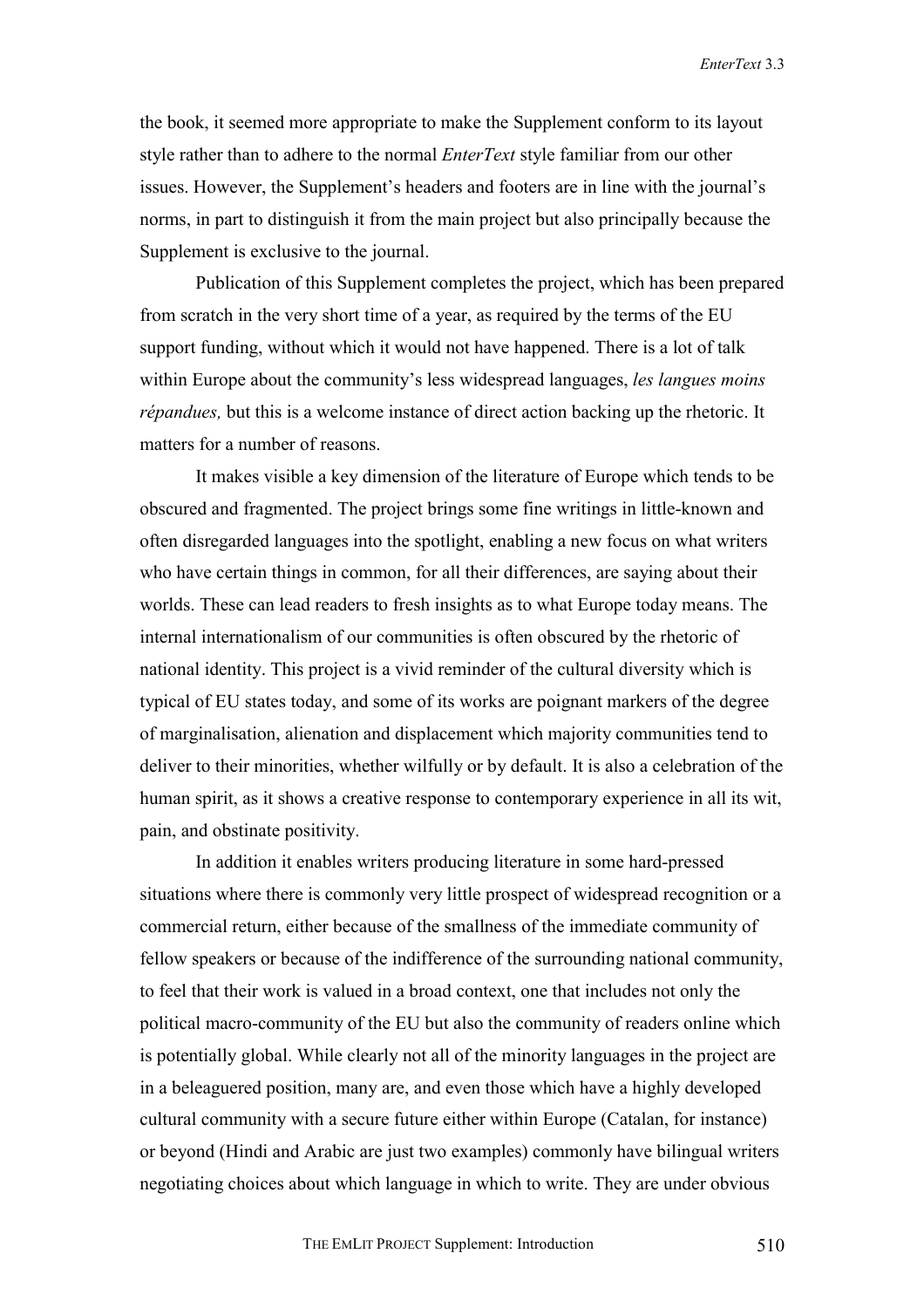pressure to opt for the more international language at their disposal, for the international language usually comes with a greater likelihood of publication, funding, readers—in other words a livelihood, if not fame and fortune. There is also a natural tendency for younger generations to assimilate to the dominant culture, so that over two or three generations an ancestral language and all that it enshrined vanishes. In today's world of communication technology all kinds of contact are possible as never before, but we need to find a way of using the new technologies which does not result in the erasure of cultural diversity. At times it seems that what began as an insidious process of homogenisation is breaking into a gallop.

The problem of accessing readers is particularly acute for those who are poets, for while there is clearly an international readership for prose in translation (though much fine work does not get translated), relatively little poetry is translated—although it must be said that those working in the field are passionate advocates of its possibilities. It is not surprising, perhaps, that when looking for short literary works for a project such as this, a significant proportion of the works we have chosen have proved to be poetry. Poetry often seems the Cinderella of literature, so to give it a little international boost through this project seems appropriate. The task of translating poetry brings the task of literary translation in general into sharp focus, for obvious reasons. Each language has its own music, its own associative resonances, which poetry deploys more centrally than other kinds of literature. Each translation has to be, in a sense, a new work of art, deploying the music, the resonances, of the target language. However, it should be remembered that the transactions involved—the subtle art of negotiation, compromise, even of inspired innovation—are no less important in other kinds of literary translation, prose and drama as well as poetry. We deceive ourselves if we think otherwise. Also the negotiation has as urgent a meaning as political arbitration, and potentially as tangible an outcome if it is well done. The co-partners and collaborative translators who have produced THE EMLIT PROJECT hope that its bouquet of translations will provide material for discussion amongst those interested in translation both for practical and academic purposes. The essays engaging with translation theory which are included in *EnterText* 2.2 may provide a further useful perspective.

In an ideal world it would have been good to translate not only between our minority language texts and the five most widespread European languages, but between minority languages. However, the impracticality of this is immediately